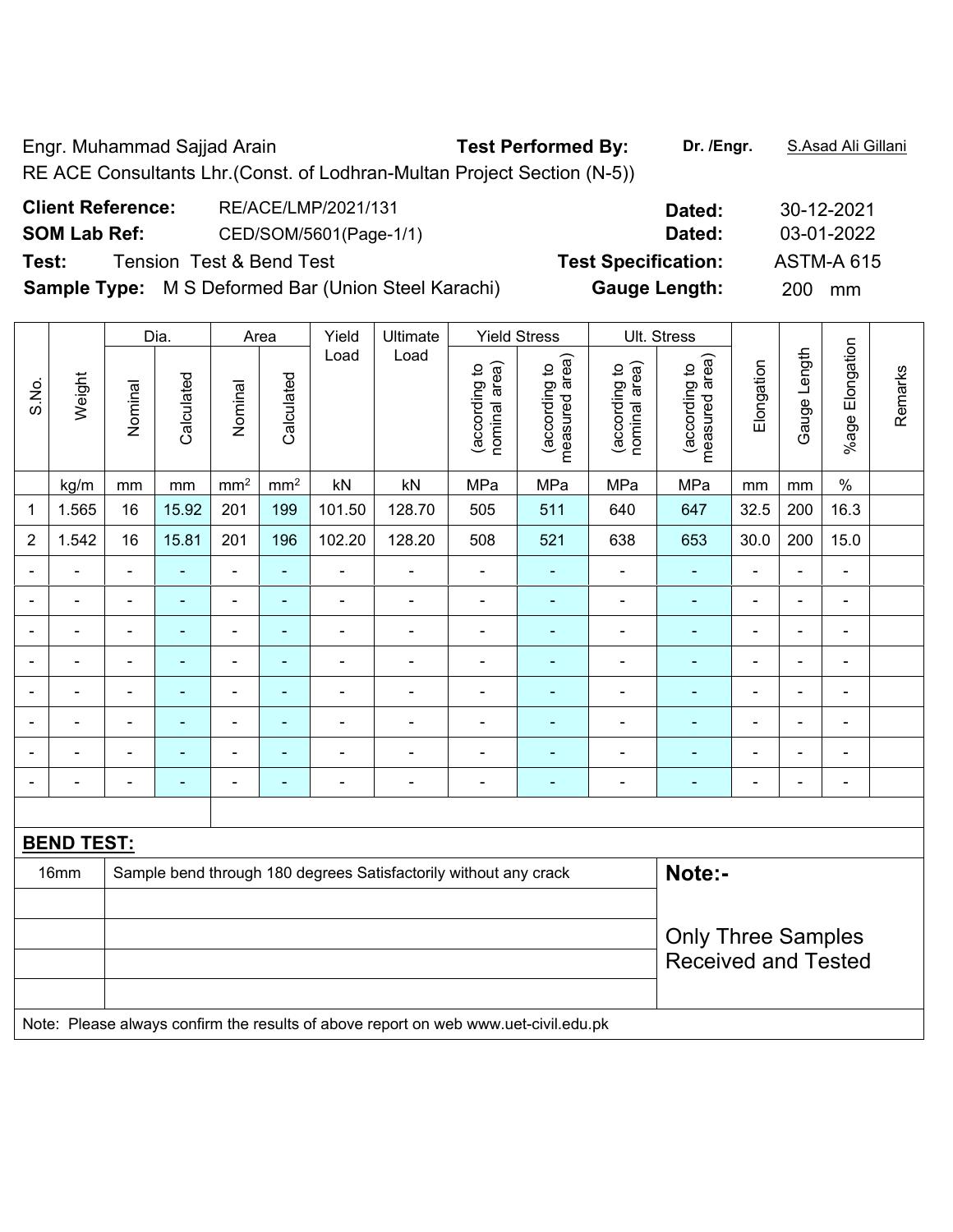Atta Farid **Test Performed By:** Dr. /Engr. **S.Asad Ali Gillani** Cillani

RE Nespak.(Const. of Flyover At Jhall Rd Railway Crossing To Sahiwal City)

| <b>Client Reference:</b> | 4116/SED/AF/Sahiwal/2021/10 | Ref:   | 1/1)       |
|--------------------------|-----------------------------|--------|------------|
| Dated:                   | 28-12-2021                  | Dated: | 03-01-2022 |

**Test:** Tension Test & Bend Test **Test Specification:** ASTM-A-615 **Gauge Length:** 8 inch **Sample Type:** Deformed Bar (SJ Steel)

**SOM Lab Ref:**  5602 (Page-1/1)

|                |                   |                          | Dia.           |                              | Area                     | Yield          | Ultimate       |                                | <b>Yield Stress</b>             | Ult. Stress                    |                                 |                |                          |                          |         |
|----------------|-------------------|--------------------------|----------------|------------------------------|--------------------------|----------------|----------------|--------------------------------|---------------------------------|--------------------------------|---------------------------------|----------------|--------------------------|--------------------------|---------|
| S.No.          | Weight            | Nominal                  | Calculated     | Nominal                      | Calculated               | Load           | Load           | nominal area)<br>(according to | measured area)<br>(according to | nominal area)<br>(according to | measured area)<br>(according to | Elongation     | Gauge Length             | %age Elongation          | Remarks |
|                | lb/ft             | $\#$                     | in             | in <sup>2</sup>              | in <sup>2</sup>          | Tons           | Tons           | psi                            | psi                             | psi                            | psi                             | in             | in                       | $\frac{0}{0}$            |         |
| 1              | 2.600             | 8                        | 0.986          | 0.79                         | 0.764                    | 23.00          | 28.20          | 64200                          | 66390                           | 78720                          | 81400                           | 1.10           | 8.0                      | 13.8                     |         |
| $\overline{2}$ | 1.528             | 6                        | 0.756          | 0.44                         | 0.449                    | 14.50          | 20.19          | 72660                          | 71200                           | 101220                         | 99190                           | 1.30           | 8.0                      | 16.3                     |         |
| 3              | 0.673             | $\overline{4}$           | 0.502          | 0.20                         | 0.198                    | 6.49           | 8.80           | 71610                          | 72330                           | 97010                          | 97990                           | 1.00           | 8.0                      | 12.5                     |         |
| $\blacksquare$ |                   | $\blacksquare$           | $\blacksquare$ | $\blacksquare$               | $\blacksquare$           | $\blacksquare$ |                | $\blacksquare$                 | $\blacksquare$                  | $\blacksquare$                 | $\blacksquare$                  |                | $\blacksquare$           | ÷,                       |         |
| ۰              |                   | ٠                        | ۰              | ۰                            | ۰                        |                |                | $\blacksquare$                 | $\blacksquare$                  | $\blacksquare$                 | $\blacksquare$                  |                |                          | $\blacksquare$           |         |
| $\blacksquare$ |                   | $\blacksquare$           | ۰              | ۰                            | $\overline{\phantom{0}}$ |                |                | $\blacksquare$                 | ٠                               | $\blacksquare$                 | $\blacksquare$                  | $\blacksquare$ | $\blacksquare$           | $\blacksquare$           |         |
| $\blacksquare$ |                   | $\blacksquare$           | $\blacksquare$ | $\blacksquare$               | ۰                        | $\blacksquare$ |                | $\overline{\phantom{0}}$       | ٠                               | $\blacksquare$                 | $\blacksquare$                  |                | $\overline{\phantom{a}}$ | $\blacksquare$           |         |
| ۰              |                   | $\blacksquare$           | ۰              | $\overline{\phantom{a}}$     | $\overline{\phantom{0}}$ |                |                | $\blacksquare$                 | $\blacksquare$                  | ۰                              | ۰                               |                | ٠                        | $\blacksquare$           |         |
| ۰              |                   |                          | -              | $\blacksquare$               | ۰                        |                |                | $\blacksquare$                 |                                 |                                |                                 |                |                          | $\overline{\phantom{0}}$ |         |
| $\blacksquare$ |                   | $\overline{\phantom{0}}$ | ٠              | $\qquad \qquad \blacksquare$ | ٠                        | $\blacksquare$ | $\blacksquare$ | $\blacksquare$                 | $\blacksquare$                  | $\overline{\phantom{a}}$       | $\blacksquare$                  | $\blacksquare$ | $\blacksquare$           | $\blacksquare$           |         |
|                |                   |                          |                |                              |                          |                |                |                                |                                 |                                |                                 |                |                          |                          |         |
|                | <b>BEND TEST:</b> |                          |                |                              |                          |                |                |                                |                                 |                                |                                 |                |                          |                          |         |
|                | $- -$             | No Bend test performed   |                |                              |                          |                |                |                                |                                 |                                |                                 | Note:-         |                          |                          |         |
|                |                   |                          |                |                              |                          |                |                |                                |                                 |                                |                                 |                |                          |                          |         |
|                |                   |                          |                |                              |                          |                |                |                                |                                 |                                | <b>Only Three Samples</b>       |                |                          |                          |         |
|                |                   |                          |                |                              |                          |                |                |                                |                                 |                                | <b>Received and Tested</b>      |                |                          |                          |         |
|                |                   |                          |                |                              |                          |                |                |                                |                                 |                                |                                 |                |                          |                          |         |

Note: Please always confirm the results of above report on web www.uet-civil.edu.pk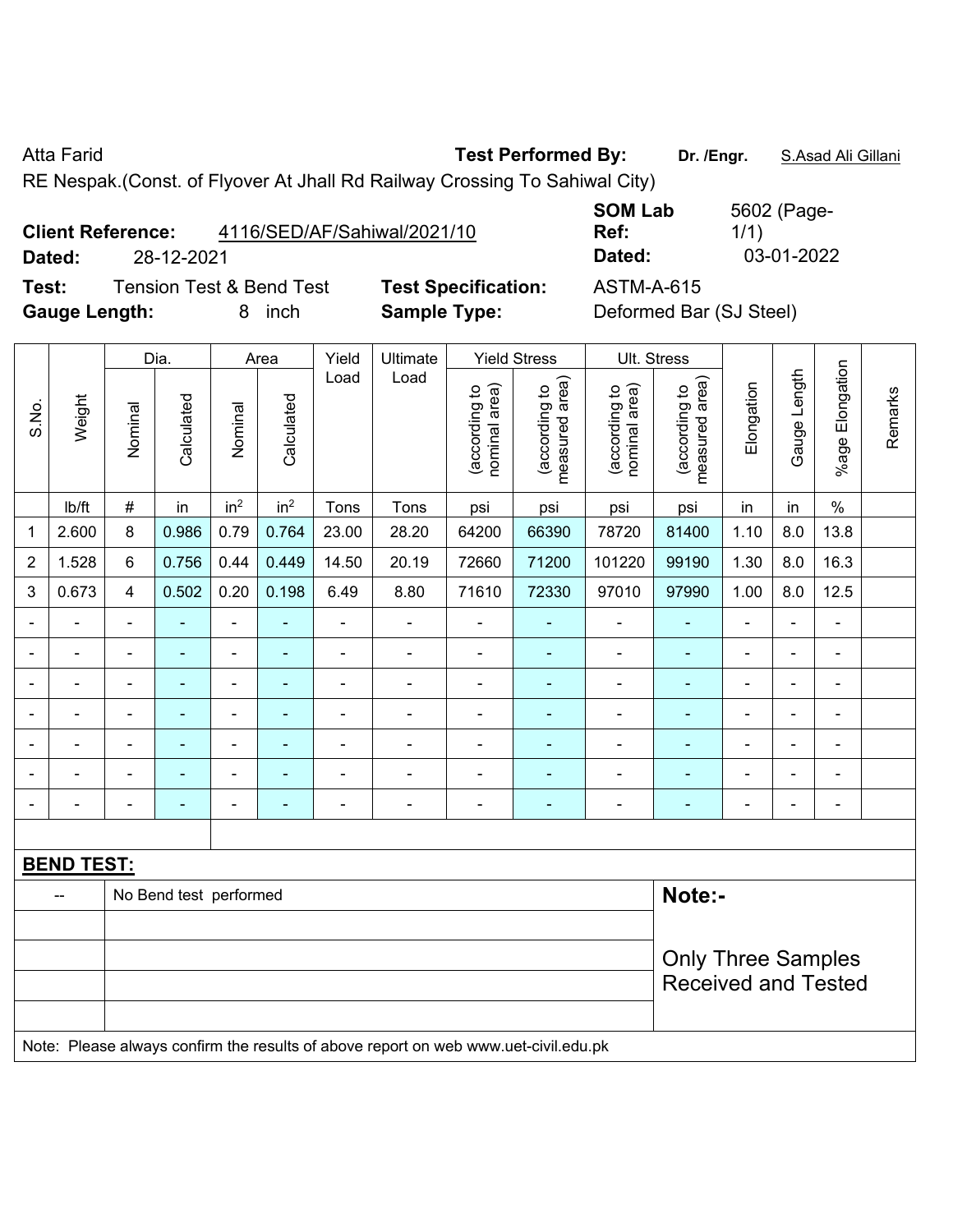Rana Sohail **Test Performed By: Dr. /Engr.** S. Asad Ali Gillani

AMS Engineer & Contractors Rahim Yar Khan.

| <b>Client Reference:</b> | Nil |
|--------------------------|-----|
|--------------------------|-----|

**Dated:** 03-01-2022 **Dated:** 03-01-2022

**Test:** Tension Test & Bend Test **Test Specification: Gauge Length:** 8 inch **Sample Type:** Deformed Bar

| <b>SOM Lab</b>                            | 5603 (Page- |
|-------------------------------------------|-------------|
| Ref:                                      | 1/1)        |
| Dated:                                    | 03-01-2022  |
| <b>ASTM-A-615</b><br>n - f -  - - - 1 n - |             |

|                |                   |                                                                  | Dia.           |                          | Area            | Yield          | Ultimate                                                                            |                                | <b>Yield Stress</b>                         |                                | Ult. Stress                                            |                |                |                              |         |
|----------------|-------------------|------------------------------------------------------------------|----------------|--------------------------|-----------------|----------------|-------------------------------------------------------------------------------------|--------------------------------|---------------------------------------------|--------------------------------|--------------------------------------------------------|----------------|----------------|------------------------------|---------|
| S.No.          | Weight            | Nominal                                                          | Calculated     | Nominal                  | Calculated      | Load           | Load                                                                                | (according to<br>nominal area) | (according to<br>measured area)<br>measured | (according to<br>nominal area) | (according to<br>measured area)                        | Elongation     | Gauge Length   | Elongation<br>$%$ age        | Remarks |
|                | Ib/ft             | $\#$                                                             | in             | in <sup>2</sup>          | in <sup>2</sup> | Tons           | Tons                                                                                | psi                            | psi                                         | psi                            | psi                                                    | in             | in             | $\%$                         |         |
| 1              | 1.496             | 6                                                                | 0.748          | 0.44                     | 0.440           | 12.71          | 18.67                                                                               | 63720                          | 63720                                       | 93610                          | 93610                                                  | 1.50           | 8.0            | 18.8                         |         |
| $\overline{2}$ | 0.662             | $\overline{4}$                                                   | 0.498          | 0.20                     | 0.195           | 6.85           | 8.94                                                                                | 75540                          | 77480                                       | 98580                          | 101110                                                 | 1.10           | 8.0            | 13.8                         |         |
| $\blacksquare$ | ÷,                | $\overline{\phantom{a}}$                                         | $\blacksquare$ | $\frac{1}{2}$            | $\blacksquare$  |                | $\blacksquare$                                                                      | $\blacksquare$                 | ٠                                           | $\blacksquare$                 | ÷                                                      | $\blacksquare$ | $\blacksquare$ | $\qquad \qquad \blacksquare$ |         |
|                | $\blacksquare$    |                                                                  | $\blacksquare$ | $\blacksquare$           | ٠               | ä,             | ä,                                                                                  | ä,                             | ÷,                                          | $\blacksquare$                 | ä,                                                     | $\blacksquare$ |                | $\frac{1}{2}$                |         |
|                | ä,                |                                                                  | $\blacksquare$ | $\overline{\phantom{a}}$ | ×,              | ä,             | $\blacksquare$                                                                      | $\blacksquare$                 | $\blacksquare$                              | $\overline{\phantom{a}}$       | $\blacksquare$                                         | $\blacksquare$ |                | $\blacksquare$               |         |
|                |                   |                                                                  | $\blacksquare$ | $\blacksquare$           | ٠               |                | L,                                                                                  | $\blacksquare$                 | ٠                                           | $\blacksquare$                 |                                                        |                |                | $\overline{a}$               |         |
|                |                   |                                                                  |                | ä,                       |                 | $\blacksquare$ | $\blacksquare$                                                                      |                                |                                             | $\blacksquare$                 | $\blacksquare$                                         | $\blacksquare$ |                | $\blacksquare$               |         |
| $\blacksquare$ | ÷                 | $\blacksquare$                                                   | $\blacksquare$ | $\overline{\phantom{0}}$ | $\blacksquare$  | ä,             | $\blacksquare$                                                                      | $\blacksquare$                 | $\blacksquare$                              | $\blacksquare$                 | $\blacksquare$                                         | $\blacksquare$ | $\blacksquare$ | $\blacksquare$               |         |
|                |                   |                                                                  | $\blacksquare$ | $\blacksquare$           |                 |                | $\overline{a}$                                                                      | $\blacksquare$                 | $\overline{\phantom{0}}$                    | $\overline{\phantom{0}}$       | $\blacksquare$                                         |                |                | $\blacksquare$               |         |
|                | ÷                 |                                                                  | $\blacksquare$ | $\blacksquare$           | ٠               | ÷              | $\blacksquare$                                                                      | $\blacksquare$                 | $\blacksquare$                              | $\blacksquare$                 | ٠                                                      | $\blacksquare$ |                | $\blacksquare$               |         |
|                |                   |                                                                  |                |                          |                 |                |                                                                                     |                                |                                             |                                |                                                        |                |                |                              |         |
|                | <b>BEND TEST:</b> |                                                                  |                |                          |                 |                |                                                                                     |                                |                                             |                                |                                                        |                |                |                              |         |
|                | #6                |                                                                  |                |                          |                 |                | Sample bend through 180 degrees Satisfactorily without any crack                    |                                |                                             |                                | Note:-                                                 |                |                |                              |         |
|                | #4                | Sample bend through 180 degrees Satisfactorily without any crack |                |                          |                 |                |                                                                                     |                                |                                             |                                |                                                        |                |                |                              |         |
|                |                   |                                                                  |                |                          |                 |                |                                                                                     |                                |                                             |                                | <b>Only Four Samples</b><br><b>Received and Tested</b> |                |                |                              |         |
|                |                   |                                                                  |                |                          |                 |                | Note: Please always confirm the results of above report on web www.uet-civil.edu.pk |                                |                                             |                                |                                                        |                |                |                              |         |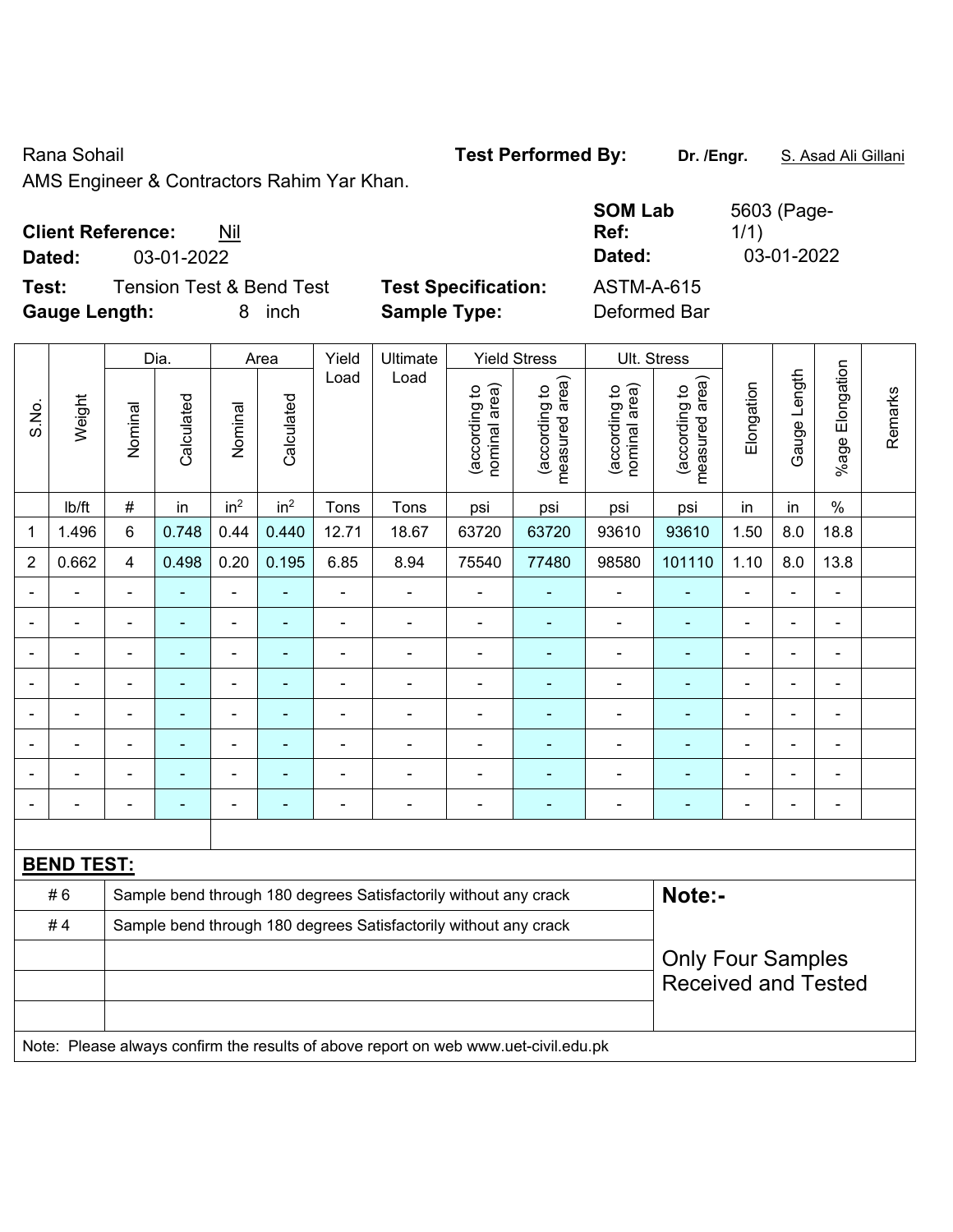Maj Adnan Khalid (R) **Test Performed By:** Dr. /Engr. **S. Asad Ali Gillani** Ali Gillani

Dy Dir MTL DHA Lhr,(Const. Of 18 Green Apartment Complex DRGCC DHA Ph-VI (M/s Construct)

**Client Reference:** 408/241/32/Lab/1-2/96&153

**Test:** Tension Test & Bend Test **Test Specification:** ASTM-A-615 **Gauge Length:** 8 inch **Sample Type:** Deformed Bar (Kamran Steel)

**SOM Lab Ref:**  5604 (Page-1/1) **Dated:** 03-01-2022 **Dated:** 03-01-2022

|                |                   |                | Dia.           |                              | Area                     | Yield          | Ultimate                                                                            |                                | <b>Yield Stress</b>             | Ult. Stress                    |                                 |                |                |                          |         |
|----------------|-------------------|----------------|----------------|------------------------------|--------------------------|----------------|-------------------------------------------------------------------------------------|--------------------------------|---------------------------------|--------------------------------|---------------------------------|----------------|----------------|--------------------------|---------|
| S.No.          | Weight            | Nominal        | Calculated     | Nominal                      | Calculated               | Load           | Load                                                                                | nominal area)<br>(according to | (according to<br>measured area) | nominal area)<br>(according to | measured area)<br>(according to | Elongation     | Gauge Length   | %age Elongation          | Remarks |
|                | lb/ft             | #              | in             | in <sup>2</sup>              | in <sup>2</sup>          | Tons           | Tons                                                                                | psi                            | psi                             | psi                            | psi                             | in             | in             | $\%$                     |         |
| 1              | 2.633             | 8              | 0.993          | 0.79                         | 0.774                    | 27.73          | 38.28                                                                               | 77410                          | 79010                           | 106860                         | 109070                          | 1.40           | 8.0            | 17.5                     |         |
| $\overline{2}$ | 2.688             | 8              | 1.003          | 0.79                         | 0.790                    | 27.22          | 37.05                                                                               | 75980                          | 75980                           | 103450                         | 103450                          | 1.40           | 8.0            | 17.5                     |         |
| 3              | 1.494             | 6              | 0.748          | 0.44                         | 0.439                    | 13.22          | 18.27                                                                               | 66270                          | 66420                           | 91560                          | 91770                           | 1.40           | 8.0            | 17.5                     |         |
| 4              | 1.493             | 6              | 0.748          | 0.44                         | 0.439                    | 12.79          | 18.11                                                                               | 64130                          | 64270                           | 90800                          | 91000                           | 1.50           | 8.0            | 18.8                     |         |
|                | $\blacksquare$    | $\blacksquare$ |                | $\blacksquare$               |                          | $\blacksquare$ |                                                                                     | $\blacksquare$                 | ۰                               | $\blacksquare$                 | ۰                               | $\blacksquare$ | $\blacksquare$ | $\blacksquare$           |         |
|                |                   |                | $\blacksquare$ | $\blacksquare$               | $\overline{\phantom{0}}$ | $\blacksquare$ | $\blacksquare$                                                                      | $\overline{\phantom{0}}$       | ۰                               | $\overline{\phantom{0}}$       | ۰                               | ٠              | ÷              | $\overline{\phantom{a}}$ |         |
|                | $\blacksquare$    | $\blacksquare$ | $\blacksquare$ | $\qquad \qquad \blacksquare$ | $\blacksquare$           | $\blacksquare$ | $\blacksquare$                                                                      | $\blacksquare$                 | ÷                               | $\blacksquare$                 | ۰                               | $\blacksquare$ | ä,             | $\blacksquare$           |         |
|                |                   |                |                | $\blacksquare$               |                          |                |                                                                                     |                                |                                 |                                | ۰                               |                | ÷              | Ē,                       |         |
|                |                   |                |                |                              |                          |                |                                                                                     |                                |                                 |                                | ۰                               |                |                |                          |         |
|                |                   |                |                |                              |                          |                |                                                                                     | $\blacksquare$                 |                                 |                                |                                 | ۰              | $\overline{a}$ | $\blacksquare$           |         |
|                |                   |                |                |                              |                          |                |                                                                                     |                                |                                 |                                |                                 |                |                |                          |         |
|                | <b>BEND TEST:</b> |                |                |                              |                          |                |                                                                                     |                                |                                 |                                |                                 |                |                |                          |         |
|                | # 8               |                |                |                              |                          |                | Sample bend through 180 degrees Satisfactorily without any crack                    |                                |                                 |                                | Note:-                          |                |                |                          |         |
|                | #6                |                |                |                              |                          |                | Sample bend through 180 degrees Satisfactorily without any crack                    |                                |                                 |                                |                                 |                |                |                          |         |
|                |                   |                |                |                              | <b>Only Six Samples</b>  |                |                                                                                     |                                |                                 |                                |                                 |                |                |                          |         |
|                |                   |                |                |                              |                          |                |                                                                                     |                                |                                 |                                | <b>Received and Tested</b>      |                |                |                          |         |
|                |                   |                |                |                              |                          |                |                                                                                     |                                |                                 |                                |                                 |                |                |                          |         |
|                |                   |                |                |                              |                          |                | Note: Please always confirm the results of above report on web www.uet-civil.edu.pk |                                |                                 |                                |                                 |                |                |                          |         |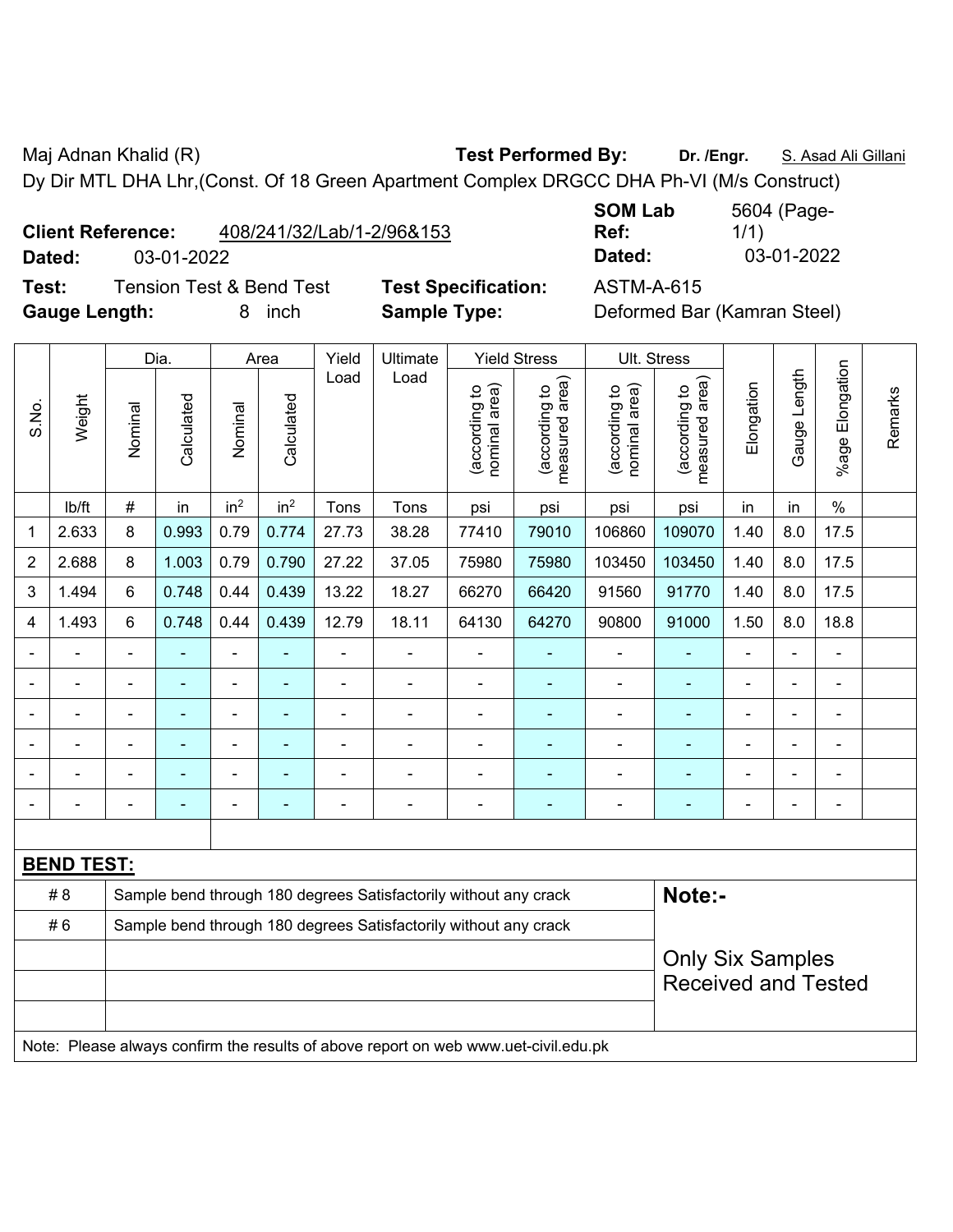Tauheed Mobashir Malik **Test Performed By:** Dr. /Engr. **S. Asad Ali Gillani** 

C/O M/S Amanah Noor Residence Wapda Town,Lahore.

| <b>Client Reference:</b> | Nil        | Ref:   | 1/1        |
|--------------------------|------------|--------|------------|
| Dated:                   | 03-01-2022 | Dated: | 03-01-2022 |

**Test:** Tension Test & Bend Test **Test Specification: Gauge Length:** 8 inch **Sample Type:** Deformed Bar

| <b>SOM Lab</b><br>Ref: | 5605 (Page-<br>1/1) |
|------------------------|---------------------|
| Dated:                 | 03-01-2022          |
| ASTM-A-615             |                     |

|       |                   |                                                                  | Dia.       |                          | Area            | Yield          | Ultimate                                                                            |                                | <b>Yield Stress</b>                         |                                | Ult. Stress                     |            |                |                          |         |
|-------|-------------------|------------------------------------------------------------------|------------|--------------------------|-----------------|----------------|-------------------------------------------------------------------------------------|--------------------------------|---------------------------------------------|--------------------------------|---------------------------------|------------|----------------|--------------------------|---------|
| S.No. | Weight            | Nominal                                                          | Calculated | Nominal                  | Calculated      | Load           | Load                                                                                | nominal area)<br>(according to | (according to<br>neasured area)<br>measured | nominal area)<br>(according to | measured area)<br>(according to | Elongation | Gauge Length   | Elongation<br>%age l     | Remarks |
|       | Ib/ft             | #                                                                | in         | in <sup>2</sup>          | in <sup>2</sup> | Tons           | Tons                                                                                | psi                            | psi                                         | psi                            | psi                             | in         | in             | $\%$                     |         |
| 1     | 2.633             | 8                                                                | 0.993      | 0.79                     | 0.774           | 23.80          | 35.63                                                                               | 66450                          | 67830                                       | 99460                          | 101520                          | 1.50       | 8.0            | 18.8                     |         |
| 2     | 2.650             | 8                                                                | 0.996      | 0.79                     | 0.779           | 22.02          | 34.27                                                                               | 61470                          | 62340                                       | 95680                          | 97030                           | 1.40       | 8.0            | 17.5                     |         |
| 3     | 1.481             | 6                                                                | 0.744      | 0.44                     | 0.435           | 17.53          | 23.65                                                                               | 87880                          | 88890                                       | 118540                         | 119900                          | 1.10       | 8.0            | 13.8                     |         |
| 4     | 1.426             | 6                                                                | 0.730      | 0.44                     | 0.419           | 16.56          | 22.48                                                                               | 83030                          | 87190                                       | 112660                         | 118310                          | 1.00       | 8.0            | 12.5                     |         |
| 5     | 0.623             | $\overline{4}$                                                   | 0.483      | 0.20                     | 0.183           | 6.22           | 8.61                                                                                | 68570                          | 74940                                       | 94990                          | 103810                          | 1.00       | 8.0            | 12.5                     |         |
| 6     | 0.623             | $\overline{4}$                                                   | 0.483      | 0.20                     | 0.183           | 6.29           | 8.66                                                                                | 69360                          | 75800                                       | 95550                          | 104420                          | 0.90       | 8.0            | 11.3                     |         |
|       |                   |                                                                  |            |                          |                 | $\blacksquare$ | ä,                                                                                  |                                |                                             | $\blacksquare$                 |                                 | ÷,         |                | L,                       |         |
|       | $\blacksquare$    | $\blacksquare$                                                   | ä,         | $\overline{\phantom{0}}$ | $\blacksquare$  | $\blacksquare$ | $\frac{1}{2}$                                                                       | $\blacksquare$                 | $\overline{\phantom{0}}$                    | $\blacksquare$                 |                                 | ÷,         | $\blacksquare$ |                          |         |
|       |                   |                                                                  | ۰          | -                        |                 |                | $\overline{a}$                                                                      |                                | $\overline{\phantom{0}}$                    | $\blacksquare$                 | $\overline{\phantom{0}}$        | ä,         |                | -                        |         |
|       |                   |                                                                  | ÷          | ÷                        | ÷               | $\blacksquare$ | ä,                                                                                  | $\blacksquare$                 | ٠                                           | $\blacksquare$                 | ٠                               | ÷,         |                | $\overline{\phantom{a}}$ |         |
|       |                   |                                                                  |            |                          |                 |                |                                                                                     |                                |                                             |                                |                                 |            |                |                          |         |
|       | <b>BEND TEST:</b> |                                                                  |            |                          |                 |                |                                                                                     |                                |                                             |                                |                                 |            |                |                          |         |
|       | #8                |                                                                  |            |                          |                 |                | Sample bend through 180 degrees Satisfactorily without any crack                    |                                |                                             |                                | Note:-                          |            |                |                          |         |
|       | #6                |                                                                  |            |                          |                 |                | Sample bend through 180 degrees Satisfactorily without any crack                    |                                |                                             |                                |                                 |            |                |                          |         |
|       | #4                | Sample bend through 180 degrees Satisfactorily without any crack |            |                          |                 |                |                                                                                     |                                |                                             |                                | <b>Only Nine Samples</b>        |            |                |                          |         |
|       |                   |                                                                  |            |                          |                 |                |                                                                                     |                                |                                             |                                | <b>Received and Tested</b>      |            |                |                          |         |
|       |                   |                                                                  |            |                          |                 |                |                                                                                     |                                |                                             |                                |                                 |            |                |                          |         |
|       |                   |                                                                  |            |                          |                 |                | Note: Please always confirm the results of above report on web www.uet-civil.edu.pk |                                |                                             |                                |                                 |            |                |                          |         |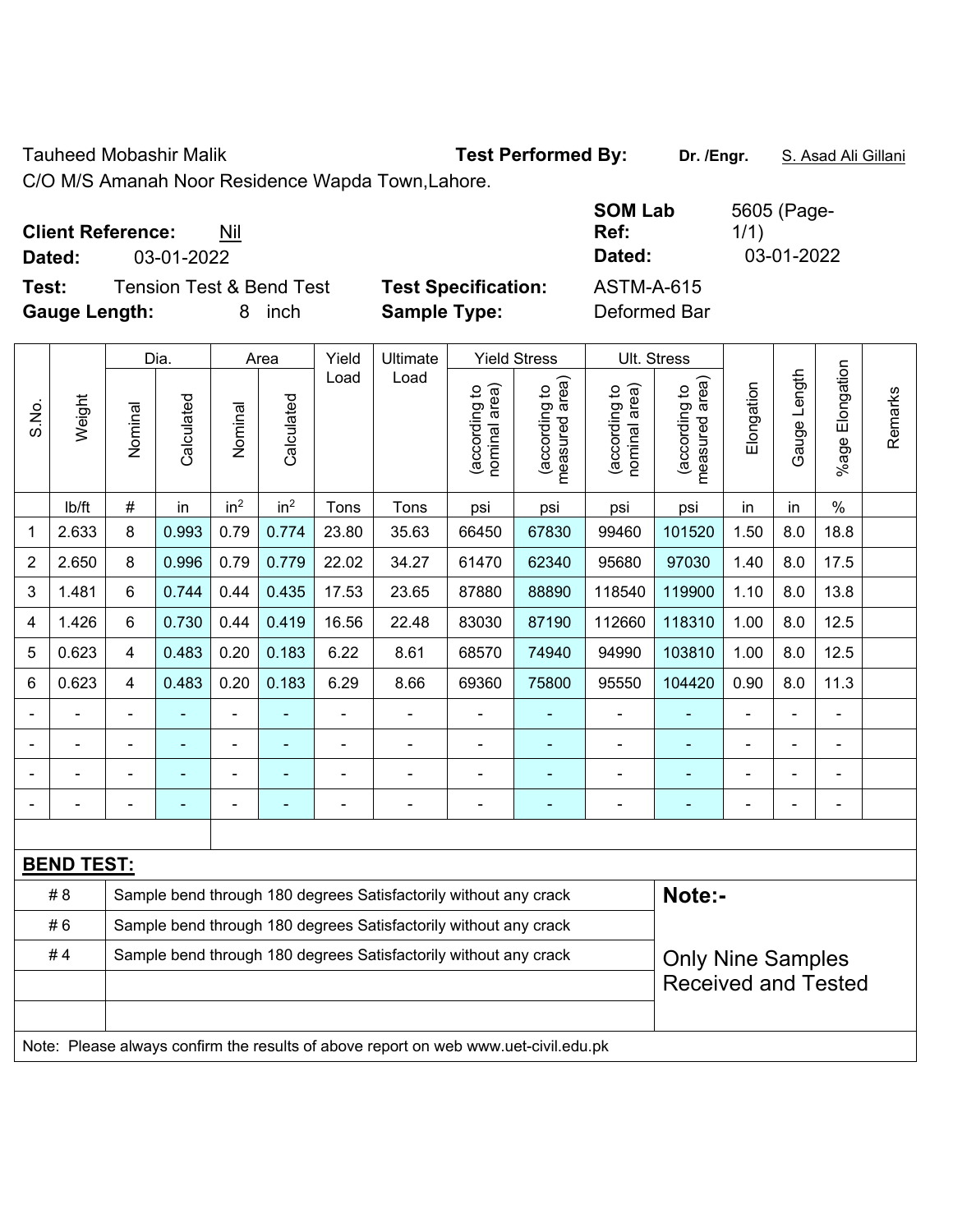M/S Project Managers **Test Performed By:** Dr. /Engr. **S. Asad Ali Gillani** Alli Billani

Allied Bank.(Project: Allied Bank Ltd Plot No.14 Block A3 Gulberg III Lahore.)

**Client Reference:** Nil

**Test:** Tension Test & Bend Test **Test Specification:** ASTM-A-615 **Gauge Length:** 8 inch **Sample Type:** Deformed Bar (Mughal Steel)

**SOM Lab Ref:**  5606 (Page-1/1) **Dated:** 03-01-2022 **Dated:** 03-01-2022

|                |                      |                            | Dia.       |                              | Area            | Yield          | Ultimate                                                                            |                                | <b>Yield Stress</b>             |                                | Ult. Stress                     |                |                |                          |         |
|----------------|----------------------|----------------------------|------------|------------------------------|-----------------|----------------|-------------------------------------------------------------------------------------|--------------------------------|---------------------------------|--------------------------------|---------------------------------|----------------|----------------|--------------------------|---------|
| S.No.          | Weight               | Nominal                    | Calculated | Nominal                      | Calculated      | Load           | Load                                                                                | nominal area)<br>(according to | measured area)<br>(according to | nominal area)<br>(according to | measured area)<br>(according to | Elongation     | Gauge Length   | %age Elongation          | Remarks |
|                | Ib/ft                | $\#$                       | in         | in <sup>2</sup>              | in <sup>2</sup> | Tons           | Tons                                                                                | psi                            | psi                             | psi                            | psi                             | in             | in             | $\%$                     |         |
| 1              | 2.557                | 8                          | 0.978      | 0.79                         | 0.751           | 26.47          | 32.79                                                                               | 73910                          | 77750                           | 91550                          | 96300                           | 1.50           | 8.0            | 18.8                     |         |
| $\overline{2}$ | 2.568                | 8                          | 0.980      | 0.79                         | 0.755           | 27.17          | 35.90                                                                               | 75840                          | 79360                           | 100230                         | 104880                          | 1.50           | 8.0            | 18.8                     |         |
|                |                      |                            |            | $\blacksquare$               | ÷,              | $\blacksquare$ | $\blacksquare$                                                                      | ä,                             | ٠                               | ä,                             | $\blacksquare$                  |                |                | $\blacksquare$           |         |
|                |                      |                            |            | $\blacksquare$               |                 |                | ÷                                                                                   | $\blacksquare$                 | ÷                               | ä,                             | ٠                               | $\blacksquare$ |                | $\overline{\phantom{0}}$ |         |
|                |                      | Ē,                         | ۰          | ۰                            | ۰               | Ē,             | ÷                                                                                   | ä,                             | ۰                               | $\blacksquare$                 |                                 | $\blacksquare$ | $\blacksquare$ |                          |         |
|                |                      | Ē,                         | ä,         | $\qquad \qquad \blacksquare$ | ۰               | Ē,             | $\blacksquare$                                                                      | $\overline{\phantom{a}}$       | ۰                               | $\blacksquare$                 | ÷                               | ÷,             | $\blacksquare$ | $\overline{\phantom{a}}$ |         |
|                |                      | Ē,                         | ä,         | $\qquad \qquad \blacksquare$ | $\blacksquare$  | ÷              | $\overline{a}$                                                                      | $\overline{\phantom{a}}$       | ÷                               | -                              | ÷                               | ÷,             | ÷,             | $\blacksquare$           |         |
|                | $\blacksquare$       | Ē,                         | ä,         | ÷,                           | ÷               | $\blacksquare$ | ÷                                                                                   |                                | ۰                               | -                              | ÷                               | ÷              | $\blacksquare$ |                          |         |
|                |                      |                            |            | $\blacksquare$               |                 |                |                                                                                     |                                | ÷                               |                                | $\blacksquare$                  |                |                | $\blacksquare$           |         |
|                |                      |                            |            |                              |                 |                | ÷                                                                                   | -                              | ÷                               | $\blacksquare$                 | ٠                               | $\blacksquare$ |                | $\overline{\phantom{0}}$ |         |
|                | <b>Witnessed By:</b> |                            |            | M. Anas                      |                 |                |                                                                                     |                                |                                 |                                |                                 |                |                |                          |         |
|                | <b>BEND TEST:</b>    |                            |            |                              |                 |                |                                                                                     |                                |                                 |                                |                                 |                |                |                          |         |
|                | # 8                  |                            |            |                              |                 |                | Sample bend through 180 degrees Satisfactorily without any crack                    |                                |                                 |                                | Note:-                          |                |                |                          |         |
|                |                      |                            |            |                              |                 |                |                                                                                     |                                |                                 |                                |                                 |                |                |                          |         |
|                |                      |                            |            |                              |                 |                | <b>Only Three Samples</b>                                                           |                                |                                 |                                |                                 |                |                |                          |         |
|                |                      | <b>Received and Tested</b> |            |                              |                 |                |                                                                                     |                                |                                 |                                |                                 |                |                |                          |         |
|                |                      |                            |            |                              |                 |                |                                                                                     |                                |                                 |                                |                                 |                |                |                          |         |
|                |                      |                            |            |                              |                 |                | Note: Please always confirm the results of above report on web www.uet-civil.edu.pk |                                |                                 |                                |                                 |                |                |                          |         |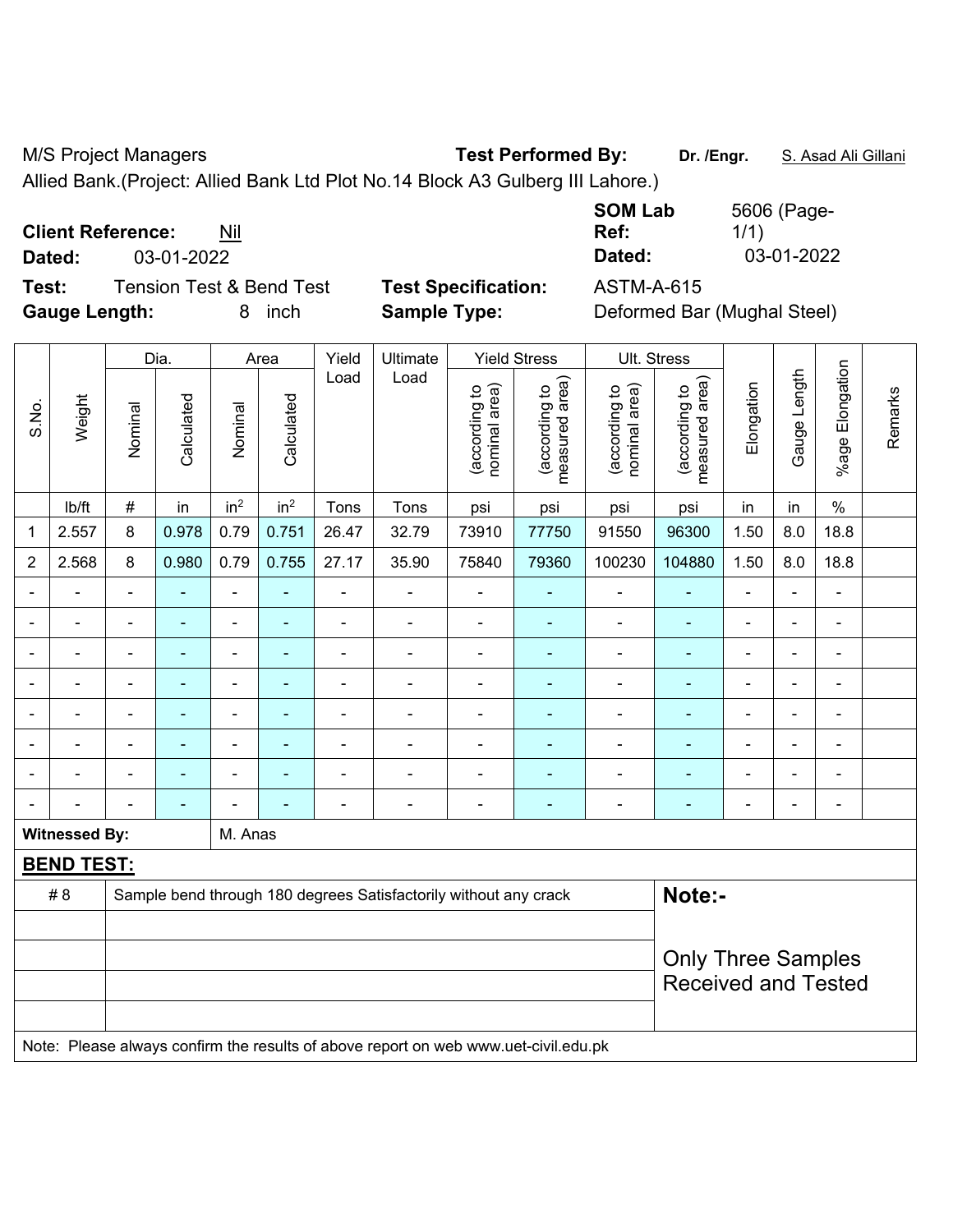Muhammad Zahid Hussain **Test Performed By: Dr. /Engr.** Wasim Abbas

PE(Civil) DHA (Const. of SM Barrack-2 Sec S Ph-II,DHA Lahore)

**Client Reference:** Lab Testing Steel/ /Maint **Dated:** 29-12-2021 **Dated:** 03-01-2022

**Test:** Tension Test & Bend Test **Test Specification:** ASTM-A-615 **Gauge Length:** 8 inch **Sample Type:** Deformed Bar (AF Steel)

| <b>SOM Lab</b> | 5607 (Page- |
|----------------|-------------|
| Ref:           | 1/1)        |
| Dated:         | 03-01-2022  |

|                | Dia.              |                         |                |                 | Area                                                             | Yield                    | Ultimate                                                                            |                                | <b>Yield Stress</b>             |                                | Ult. Stress                     |                |                |                 |         |
|----------------|-------------------|-------------------------|----------------|-----------------|------------------------------------------------------------------|--------------------------|-------------------------------------------------------------------------------------|--------------------------------|---------------------------------|--------------------------------|---------------------------------|----------------|----------------|-----------------|---------|
| S.No.          | Weight            | Nominal                 | Calculated     | Nominal         | Calculated                                                       | Load                     | Load                                                                                | nominal area)<br>(according to | (according to<br>measured area) | (according to<br>nominal area) | measured area)<br>(according to | Elongation     | Gauge Length   | %age Elongation | Remarks |
|                | lb/ft             | #                       | in             | in <sup>2</sup> | in <sup>2</sup>                                                  | Tons                     | Tons                                                                                | psi                            | psi                             | psi                            | psi                             | in             | in             | $\%$            |         |
| 1              | 1.551             | 6                       | 0.762          | 0.44            | 0.456                                                            | 14.29                    | 20.19                                                                               | 71640                          | 69120                           | 101220                         | 97670                           | 1.00           | 8.0            | 12.5            |         |
| $\overline{2}$ | 1.551             | 6                       | 0.762          | 0.44            | 0.456                                                            | 14.20                    | 20.19                                                                               | 71180                          | 68680                           | 101220                         | 97670                           | 1.20           | 8.0            | 15.0            |         |
| 3              | 0.652             | 4                       | 0.494          | 0.20            | 0.192                                                            | 7.49                     | 10.50                                                                               | 82620                          | 86060                           | 115780                         | 120610                          | 1.30           | 8.0            | 16.3            |         |
| 4              | 0.662             | 4                       | 0.498          | 0.20            | 0.195                                                            | 7.30                     | 10.19                                                                               | 80490                          | 82550                           | 112410                         | 115290                          | 1.20           | 8.0            | 15.0            |         |
| $\blacksquare$ | $\blacksquare$    | $\blacksquare$          | ۰              | $\frac{1}{2}$   | $\blacksquare$                                                   | $\blacksquare$           | $\blacksquare$                                                                      | $\overline{\phantom{a}}$       | $\blacksquare$                  | $\overline{\phantom{a}}$       | $\blacksquare$                  | $\blacksquare$ | $\blacksquare$ | $\blacksquare$  |         |
|                | $\blacksquare$    | $\blacksquare$          | $\blacksquare$ | $\blacksquare$  | $\blacksquare$                                                   | $\overline{\phantom{a}}$ | ÷.                                                                                  | $\blacksquare$                 | $\blacksquare$                  | $\blacksquare$                 | ٠                               | $\blacksquare$ | $\blacksquare$ | $\blacksquare$  |         |
|                | $\blacksquare$    | $\blacksquare$          | ÷,             | $\frac{1}{2}$   | ÷                                                                | L,                       | ÷,                                                                                  | $\blacksquare$                 | ٠                               | ä,                             | Ξ                               | $\blacksquare$ |                | ä,              |         |
|                |                   |                         | ۰              | $\blacksquare$  |                                                                  | L,                       | ÷                                                                                   | ä,                             | ÷                               | $\blacksquare$                 |                                 |                |                | $\blacksquare$  |         |
|                |                   |                         |                | ÷               |                                                                  |                          |                                                                                     |                                | $\blacksquare$                  |                                |                                 |                |                |                 |         |
|                |                   | $\blacksquare$          | ۰              | -               | $\blacksquare$                                                   | ä,                       | $\overline{\phantom{0}}$                                                            | $\blacksquare$                 | ۰                               | $\blacksquare$                 | ۰                               | $\blacksquare$ |                | $\blacksquare$  |         |
|                |                   |                         |                |                 |                                                                  |                          |                                                                                     |                                |                                 |                                |                                 |                |                |                 |         |
|                | <b>BEND TEST:</b> |                         |                |                 |                                                                  |                          |                                                                                     |                                |                                 |                                |                                 |                |                |                 |         |
|                | #6                |                         |                |                 |                                                                  |                          | Sample bend through 180 degrees Satisfactorily without any crack                    |                                |                                 |                                | Note:-                          |                |                |                 |         |
|                | #4                |                         |                |                 | Sample bend through 180 degrees Satisfactorily without any crack |                          |                                                                                     |                                |                                 |                                |                                 |                |                |                 |         |
|                |                   | <b>Only Six Samples</b> |                |                 |                                                                  |                          |                                                                                     |                                |                                 |                                |                                 |                |                |                 |         |
|                |                   |                         |                |                 |                                                                  |                          |                                                                                     |                                |                                 |                                | <b>Received and Tested</b>      |                |                |                 |         |
|                |                   |                         |                |                 |                                                                  |                          |                                                                                     |                                |                                 |                                |                                 |                |                |                 |         |
|                |                   |                         |                |                 |                                                                  |                          | Note: Please always confirm the results of above report on web www.uet-civil.edu.pk |                                |                                 |                                |                                 |                |                |                 |         |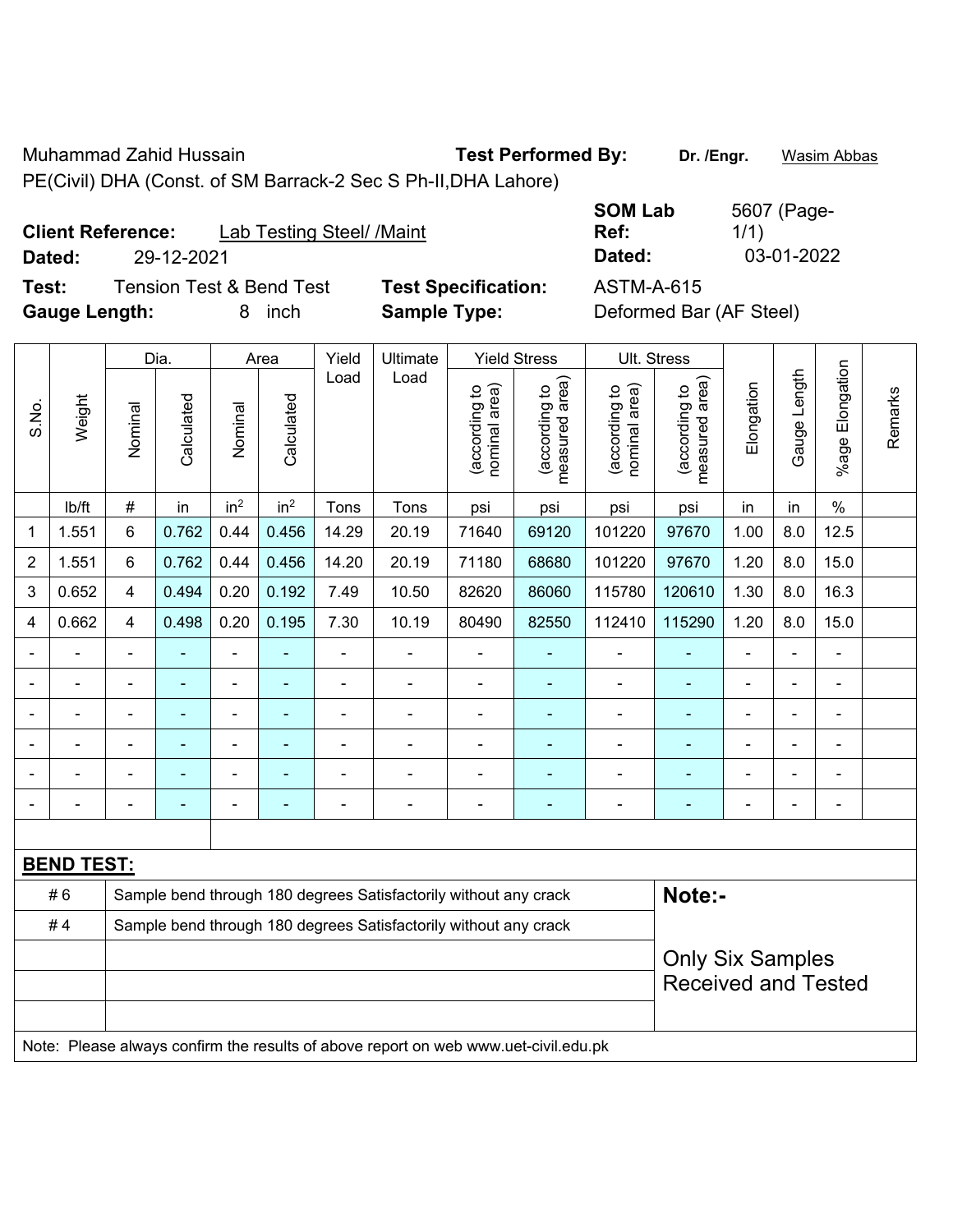Sajjad Ali Memon **Test Performed By:** Dr. /Engr. **Wasim Abbas Calcular Action** 

RE Pillar & Sons.(Rumanza Golf & Country Club,DHA Multan)

| <b>Client Reference:</b> | P&S/OTH/GEN/00057 |
|--------------------------|-------------------|
|                          |                   |

**Test:** Tension Test & Bend Test **Test Specification:** ASTM-A-615 **Gauge Length:** 8 inch **Sample Type:** Deformed Bar (SJ Steel)

**SOM Lab Ref:**  5608 (Page-1/1) **Dated:** 29-12-2021 **Dated:** 03-01-2022

|                |                   |                | Dia.                     |                              | Area                     | Yield          | Ultimate                                                                            |                                                         | <b>Yield Stress</b>             |                                | Ult. Stress                     |                          |                |                          |         |
|----------------|-------------------|----------------|--------------------------|------------------------------|--------------------------|----------------|-------------------------------------------------------------------------------------|---------------------------------------------------------|---------------------------------|--------------------------------|---------------------------------|--------------------------|----------------|--------------------------|---------|
| S.No.          | Weight            | Nominal        | Calculated               | Nominal                      | Calculated               | Load           | Load                                                                                | nominal area)<br>(according to                          | (according to<br>measured area) | nominal area)<br>(according to | (according to<br>measured area) | Elongation               | Gauge Length   | %age Elongation          | Remarks |
|                | Ib/ft             | $\#$           | in                       | in <sup>2</sup>              | in <sup>2</sup>          | Tons           | Tons                                                                                | psi                                                     | psi                             | psi                            | psi                             | in                       | in             | $\%$                     |         |
| $\mathbf 1$    | 0.657             | $\overline{4}$ | 0.496                    | 0.20                         | 0.193                    | 6.20           | 8.80                                                                                | 68350                                                   | 70830                           | 97010                          | 100530                          | 1.30                     | 8.0            | 16.3                     |         |
| $\overline{2}$ | 0.663             | $\overline{4}$ | 0.498                    | 0.20                         | 0.195                    | 6.30           | 8.90                                                                                | 69470                                                   | 71250                           | 98130                          | 100650                          | 1.10                     | 8.0            | 13.8                     |         |
| $\blacksquare$ | ä,                | $\blacksquare$ | ÷,                       | ÷,                           | ä,                       | $\blacksquare$ | ÷,                                                                                  | $\blacksquare$                                          | ٠                               | $\blacksquare$                 | $\blacksquare$                  | $\blacksquare$           | ä,             | $\blacksquare$           |         |
|                | ä,                | $\blacksquare$ | ä,                       | $\qquad \qquad \blacksquare$ | ÷                        | $\blacksquare$ | ÷,                                                                                  | $\overline{\phantom{a}}$                                | ٠                               | $\blacksquare$                 | $\blacksquare$                  | Ē,                       | $\blacksquare$ | $\blacksquare$           |         |
|                | $\blacksquare$    | $\blacksquare$ | ÷,                       | ÷,                           | $\blacksquare$           | $\blacksquare$ | $\blacksquare$                                                                      | $\overline{\phantom{a}}$                                | ÷                               | $\blacksquare$                 | $\blacksquare$                  | $\blacksquare$           | ÷.             | $\blacksquare$           |         |
|                |                   | $\blacksquare$ | $\blacksquare$           | $\blacksquare$               | ٠                        |                |                                                                                     | $\blacksquare$                                          | $\blacksquare$                  | $\overline{\phantom{a}}$       | ÷,                              |                          | $\blacksquare$ | $\blacksquare$           |         |
|                |                   |                | $\blacksquare$           | $\blacksquare$               |                          |                |                                                                                     | $\overline{\phantom{a}}$                                | $\blacksquare$                  | ۰                              | ۰                               |                          | $\blacksquare$ | $\blacksquare$           |         |
|                |                   | $\blacksquare$ |                          | $\blacksquare$               |                          | $\blacksquare$ |                                                                                     | $\overline{a}$                                          | $\blacksquare$                  | ÷                              |                                 | $\overline{\phantom{0}}$ | $\blacksquare$ | $\blacksquare$           |         |
|                |                   | $\blacksquare$ | ä,                       | $\blacksquare$               |                          |                |                                                                                     | $\overline{a}$                                          | $\blacksquare$                  | -                              | ä,                              | Ē,                       | ÷,             | $\blacksquare$           |         |
|                |                   | $\blacksquare$ | $\overline{\phantom{0}}$ | $\overline{\phantom{0}}$     | $\overline{\phantom{0}}$ | $\blacksquare$ | $\blacksquare$                                                                      | $\blacksquare$                                          | $\overline{\phantom{0}}$        | $\overline{\phantom{a}}$       | $\blacksquare$                  | $\blacksquare$           | $\frac{1}{2}$  | $\overline{\phantom{a}}$ |         |
|                |                   |                |                          |                              |                          |                |                                                                                     |                                                         |                                 |                                |                                 |                          |                |                          |         |
|                | <b>BEND TEST:</b> |                |                          |                              |                          |                |                                                                                     |                                                         |                                 |                                |                                 |                          |                |                          |         |
|                | #4                |                |                          |                              |                          |                | Sample bend through 180 degrees Satisfactorily without any crack                    |                                                         |                                 |                                | Note:-                          |                          |                |                          |         |
|                |                   |                |                          |                              |                          |                |                                                                                     |                                                         |                                 |                                |                                 |                          |                |                          |         |
|                |                   |                |                          |                              |                          |                |                                                                                     | <b>Only Three Samples</b><br><b>Received and Tested</b> |                                 |                                |                                 |                          |                |                          |         |
|                |                   |                |                          |                              |                          |                |                                                                                     |                                                         |                                 |                                |                                 |                          |                |                          |         |
|                |                   |                |                          |                              |                          |                | Note: Please always confirm the results of above report on web www.uet-civil.edu.pk |                                                         |                                 |                                |                                 |                          |                |                          |         |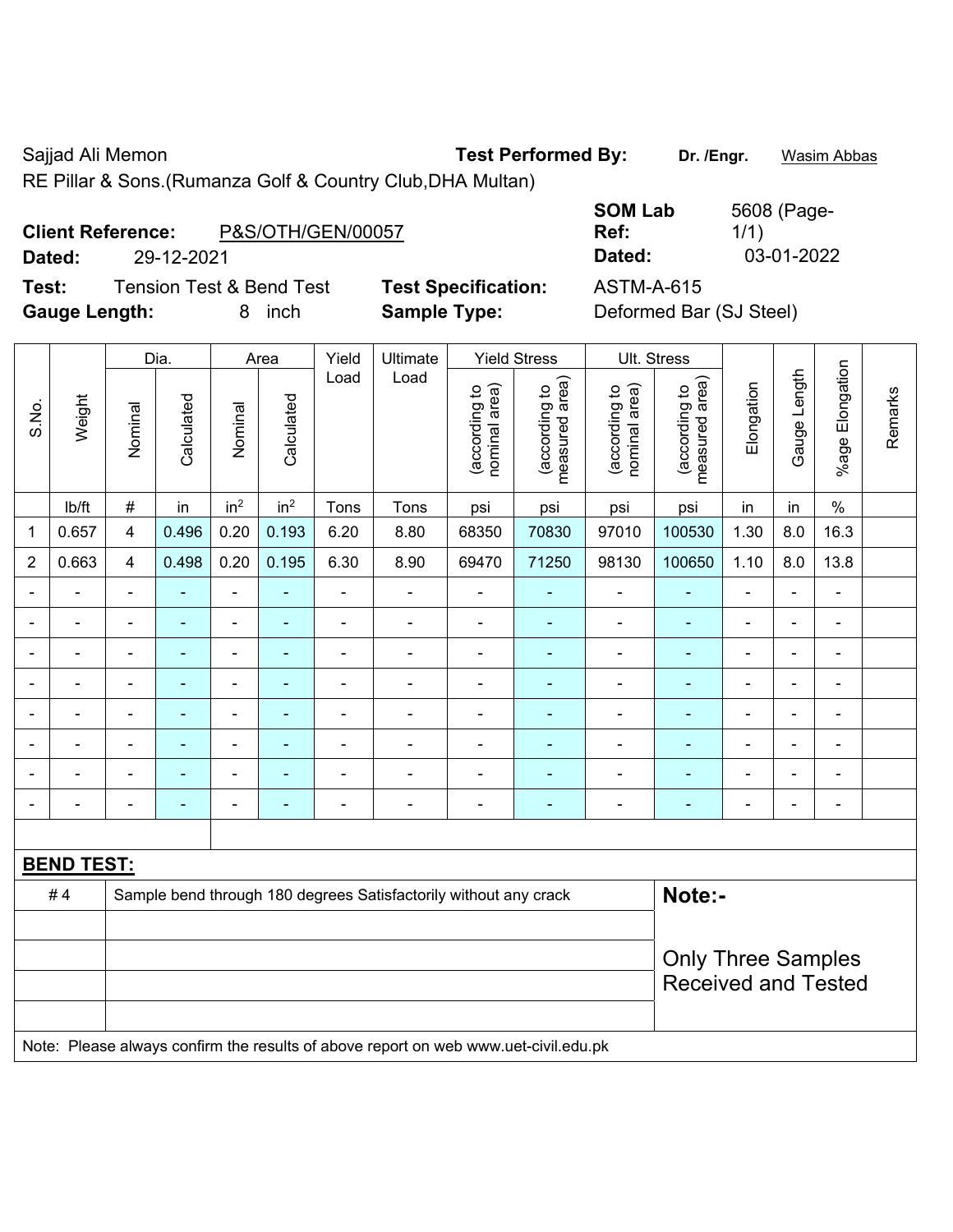Majeed Associates **Test Performed By:** Dr. /Engr. **Wasim Abbas** 

Lahore.(Project: Allied Bank Ltd Bahria Orchard Lahore)

## **Client Reference:** Nil

**Dated:** 03-01-2022 **Dated:** 03-01-2022

**Test:** Tension Test & Bend Test **Test Specification:** ASTM-A-615 **Gauge Length:** 8 inch **Sample Type:** Deformed Bar (AFCO Steel)

| <b>SOM Lab</b> | 5609 (Page- |
|----------------|-------------|
| Ref:           | 1/1)        |
| Dated:         | 03-01-2022  |

|                |                   |                                                                                                | Dia.           |                 | Area            | Yield | Ultimate                                                                            |                                | <b>Yield Stress</b>             |                                | Ult. Stress                     |                |              |                          |         |
|----------------|-------------------|------------------------------------------------------------------------------------------------|----------------|-----------------|-----------------|-------|-------------------------------------------------------------------------------------|--------------------------------|---------------------------------|--------------------------------|---------------------------------|----------------|--------------|--------------------------|---------|
| S.No.          | Weight            | Nominal                                                                                        | Calculated     | Nominal         | Calculated      | Load  | Load                                                                                | nominal area)<br>(according to | (according to<br>measured area) | nominal area)<br>(according to | (according to<br>measured area) | Elongation     | Gauge Length | Elongation<br>$%$ age    | Remarks |
|                | lb/ft             | $\#$                                                                                           | in             | in <sup>2</sup> | in <sup>2</sup> | Tons  | Tons                                                                                | psi                            | psi                             | psi                            | psi                             | in             | in           | $\%$                     |         |
| 1              | 2.633             | 8                                                                                              | 0.993          | 0.79            | 0.774           | 23.60 | 32.50                                                                               | 65880                          | 67240                           | 90730                          | 92600                           | 1.60           | 8.0          | 20.0                     |         |
| $\overline{2}$ | 2.641             | 8                                                                                              | 0.994          | 0.79            | 0.776           | 24.10 | 32.29                                                                               | 67280                          | 68490                           | 90160                          | 91780                           | 1.60           | 8.0          | 20.0                     |         |
| 3              | 1.483             | 6                                                                                              | 0.745          | 0.44            | 0.436           | 14.20 | 20.40                                                                               | 71180                          | 71830                           | 102240                         | 103180                          | 1.30           | 8.0          | 16.3                     |         |
| 4              | 1.467             | 6                                                                                              | 0.741          | 0.44            | 0.431           | 14.29 | 20.09                                                                               | 71640                          | 73130                           | 100710                         | 102810                          | 1.20           | 8.0          | 15.0                     |         |
| 5              | 1.062             | 5                                                                                              | 0.630          | 0.31            | 0.312           | 11.09 | 14.29                                                                               | 78910                          | 78400                           | 101680                         | 101020                          | 1.30           | 8.0          | 16.3                     |         |
| 6              | 1.063             | 5                                                                                              | 0.630          | 0.31            | 0.312           | 11.29 | 14.60                                                                               | 80360                          | 79840                           | 103850                         | 103190                          | 1.20           | 8.0          | 15.0                     |         |
| $\overline{7}$ | 0.663             | 4                                                                                              | 0.498          | 0.20            | 0.195           | 6.49  | 8.40                                                                                | 71610                          | 73440                           | 92630                          | 95000                           | 1.00           | 8.0          | 12.5                     |         |
| 8              | 0.662             | $\overline{4}$                                                                                 | 0.498          | 0.20            | 0.195           | 6.30  | 8.30                                                                                | 69470                          | 71250                           | 91500                          | 93850                           | 1.20           | 8.0          | 15.0                     |         |
|                |                   |                                                                                                |                |                 |                 |       |                                                                                     | $\blacksquare$                 |                                 | $\blacksquare$                 |                                 |                |              | $\blacksquare$           |         |
|                |                   |                                                                                                | $\blacksquare$ | ÷,              | $\blacksquare$  |       | $\overline{\phantom{a}}$                                                            | $\blacksquare$                 | $\overline{\phantom{a}}$        | $\blacksquare$                 | $\blacksquare$                  | $\blacksquare$ | ÷,           | $\overline{\phantom{a}}$ |         |
|                |                   |                                                                                                |                |                 |                 |       |                                                                                     |                                |                                 |                                |                                 |                |              |                          |         |
|                | <b>BEND TEST:</b> |                                                                                                |                |                 |                 |       |                                                                                     |                                |                                 |                                |                                 |                |              |                          |         |
|                | # 8               |                                                                                                |                |                 |                 |       | Sample bend through 180 degrees Satisfactorily without any crack                    |                                |                                 |                                | Note:-                          |                |              |                          |         |
|                | #6                |                                                                                                |                |                 |                 |       | Sample bend through 180 degrees Satisfactorily without any crack                    |                                |                                 |                                |                                 |                |              |                          |         |
|                | #5                | Sample bend through 180 degrees Satisfactorily without any crack<br><b>Only Twelve Samples</b> |                |                 |                 |       |                                                                                     |                                |                                 |                                |                                 |                |              |                          |         |
|                | #4                |                                                                                                |                |                 |                 |       | Sample bend through 180 degrees Satisfactorily without any crack                    |                                |                                 |                                | <b>Received and Tested</b>      |                |              |                          |         |
|                |                   |                                                                                                |                |                 |                 |       |                                                                                     |                                |                                 |                                |                                 |                |              |                          |         |
|                |                   |                                                                                                |                |                 |                 |       | Note: Please always confirm the results of above report on web www.uet-civil.edu.pk |                                |                                 |                                |                                 |                |              |                          |         |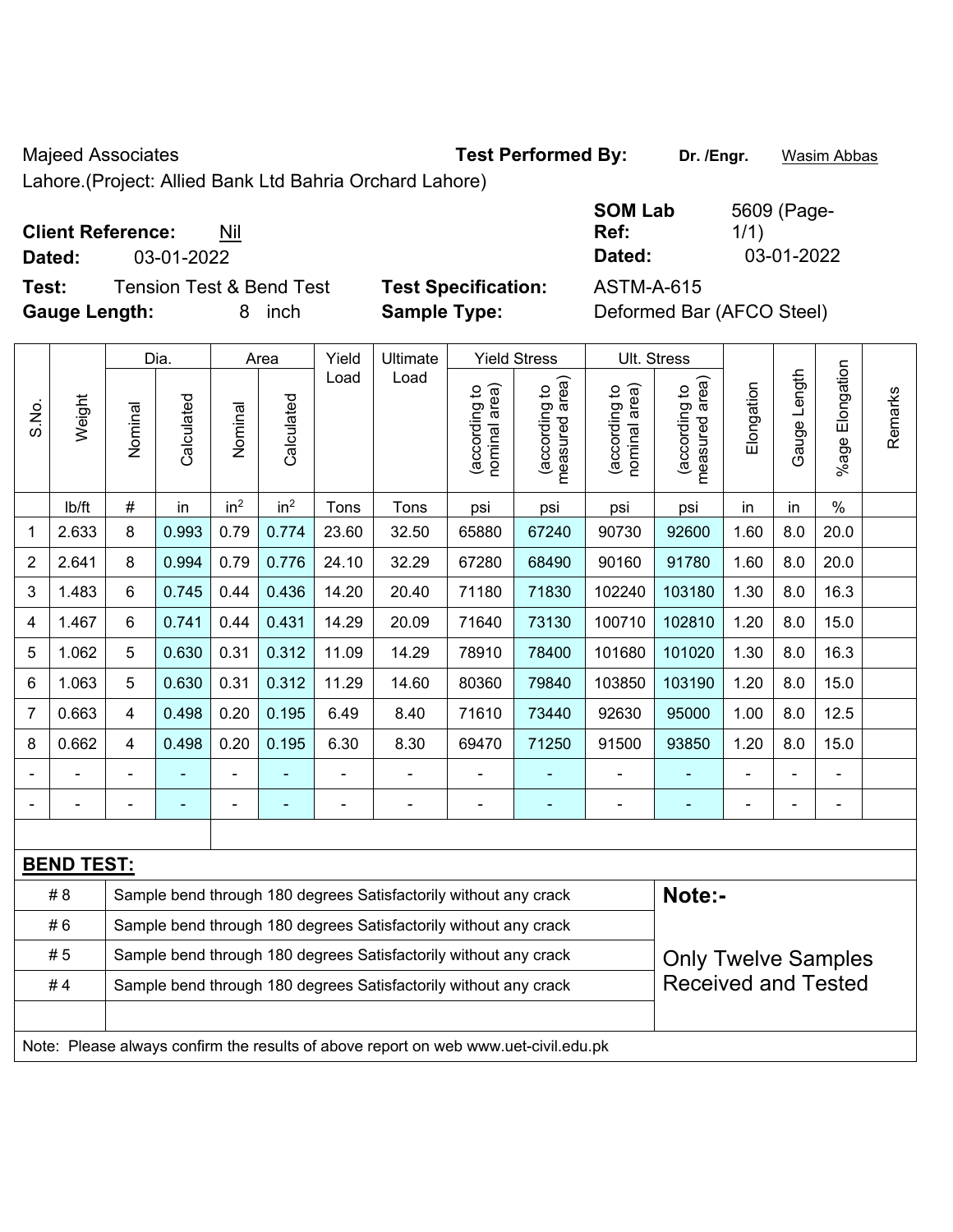Engr. Tajammal Farooq **Test Performed By:** Dr. /Engr. **S. Asad Ali Gillani** 

RE AZEA.(Const.Of Multi Purpose Complex At Quaid-E-Azam Business Park on Moterway,Skp)

| <b>Client Reference:</b> |            | RE/AZE/MPC-159 |
|--------------------------|------------|----------------|
| Dated:                   | 23-12-2021 |                |
|                          |            |                |

**Test:** Tension Test & Bend Test **Test Specification:** ASTM-A-615

**SOM Lab Ref:**  5610 (Page-1/1) **Dated:** 23-12-2021 **Dated:** 03-01-2022

**Gauge Length:** 8 inch **Sample Type:** Deformed Bar (F.S.L)

|                |                   |                                                                  | Dia.           |                 | Area            | Yield | Ultimate                                                                            |                                | <b>Yield Stress</b>             |                                | Ult. Stress                     |            |                          |                 |         |
|----------------|-------------------|------------------------------------------------------------------|----------------|-----------------|-----------------|-------|-------------------------------------------------------------------------------------|--------------------------------|---------------------------------|--------------------------------|---------------------------------|------------|--------------------------|-----------------|---------|
| S.No.          | Weight            | Nominal                                                          | Calculated     | Nominal         | Calculated      | Load  | Load                                                                                | (according to<br>nominal area) | (according to<br>measured area) | (according to<br>nominal area) | measured area)<br>(according to | Elongation | Gauge Length             | %age Elongation | Remarks |
|                | lb/ft             | #                                                                | in             | in <sup>2</sup> | in <sup>2</sup> | Tons  | Tons                                                                                | psi                            | psi                             | psi                            | psi                             | in         | in                       | $\frac{1}{2}$   |         |
| 1              | 2.204             | 8                                                                | 0.908          | 0.79            | 0.648           | 25.29 | 34.39                                                                               | 70610                          | 86080                           | 96020                          | 117060                          | 0.90       | 8.0                      | 11.3            |         |
| $\overline{2}$ | 2.208             | 8                                                                | 0.909          | 0.79            | 0.649           | 26.10 | 34.39                                                                               | 72850                          | 88680                           | 96020                          | 116880                          | 1.00       | 8.0                      | 12.5            |         |
| 3              | 1.515             | 6                                                                | 0.753          | 0.44            | 0.445           | 14.00 | 18.70                                                                               | 70160                          | 69370                           | 93710                          | 92660                           | 1.50       | 8.0                      | 18.8            |         |
| 4              | 1.512             | 6                                                                | 0.752          | 0.44            | 0.444           | 14.70 | 19.40                                                                               | 73680                          | 73020                           | 97230                          | 96360                           | 1.20       | 8.0                      | 15.0            |         |
| 5              | 0.664             | 4                                                                | 0.498          | 0.20            | 0.195           | 8.40  | 9.80                                                                                | 92630                          | 95000                           | 108030                         | 110800                          | 1.00       | 8.0                      | 12.5            |         |
| 6              | 0.666             | 4                                                                | 0.500          | 0.20            | 0.196           | 8.49  | 9.90                                                                                | 93640                          | 95550                           | 109150                         | 111380                          | 0.90       | 8.0                      | 11.3            |         |
|                | ä,                | $\blacksquare$                                                   |                | $\blacksquare$  |                 | ä,    | ÷.                                                                                  |                                | ÷                               | $\blacksquare$                 |                                 |            | ä,                       | $\blacksquare$  |         |
| $\blacksquare$ | ä,                | ä,                                                               | $\blacksquare$ | $\blacksquare$  |                 | L,    | ä,                                                                                  | $\blacksquare$                 | ÷                               | $\blacksquare$                 | ä,                              |            | ä,                       | ÷,              |         |
|                |                   |                                                                  |                |                 |                 |       | $\blacksquare$                                                                      |                                | ۰                               | $\blacksquare$                 | $\blacksquare$                  |            |                          | $\blacksquare$  |         |
|                |                   |                                                                  |                | $\blacksquare$  |                 | ä,    | ÷                                                                                   |                                | ۰                               |                                |                                 |            |                          | $\blacksquare$  |         |
|                |                   |                                                                  |                |                 |                 |       |                                                                                     |                                |                                 |                                |                                 |            |                          |                 |         |
|                | <b>BEND TEST:</b> |                                                                  |                |                 |                 |       |                                                                                     |                                |                                 |                                |                                 |            |                          |                 |         |
|                | # 8               |                                                                  |                |                 |                 |       | Sample bend through 180 degrees Satisfactorily without any crack                    |                                |                                 |                                | Note:-                          |            |                          |                 |         |
|                | #6                |                                                                  |                |                 |                 |       | Sample bend through 180 degrees Satisfactorily without any crack                    |                                |                                 |                                |                                 |            |                          |                 |         |
|                | #4                | Sample bend through 180 degrees Satisfactorily without any crack |                |                 |                 |       |                                                                                     |                                |                                 |                                |                                 |            | <b>Only Nine Samples</b> |                 |         |
|                |                   |                                                                  |                |                 |                 |       |                                                                                     |                                |                                 |                                | <b>Received and Tested</b>      |            |                          |                 |         |
|                |                   |                                                                  |                |                 |                 |       |                                                                                     |                                |                                 |                                |                                 |            |                          |                 |         |
|                |                   |                                                                  |                |                 |                 |       | Note: Please always confirm the results of above report on web www.uet-civil.edu.pk |                                |                                 |                                |                                 |            |                          |                 |         |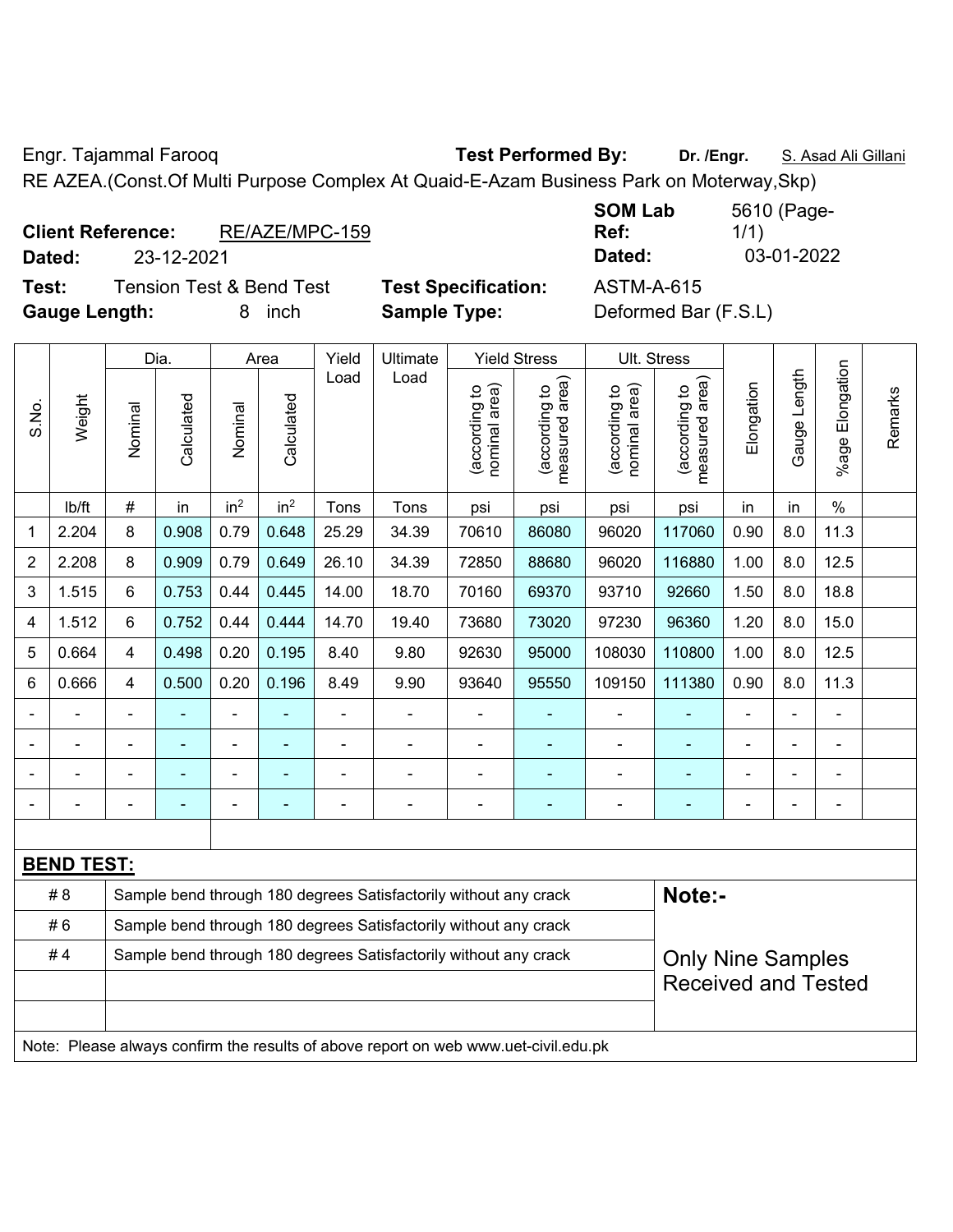Ravi Construction Company **Test Performed By:** Dr. /Engr. **S. Asad Ali Gillani** Manager Procurement,Lahore.(SW Sugar Mills (Pvt.)Ltd-Sahiwal)

| <b>Client Reference:</b><br>Dated: | 03-01-2022                          | <b>UET/RCC/001/22</b> |                            | <b>SOM Lab</b><br>Ref:<br>Dated: | 5611 (Page-<br>1/1)<br>03-01-2022 |
|------------------------------------|-------------------------------------|-----------------------|----------------------------|----------------------------------|-----------------------------------|
| Test:                              | <b>Tension Test &amp; Bend Test</b> |                       | <b>Test Specification:</b> | <b>ASTM-A-615</b>                |                                   |
| <b>Gauge Length:</b>               |                                     | inch                  | <b>Sample Type:</b>        | Deformed Bar                     |                                   |

|                |                   |                | Dia.           |                 | Area            | Yield                                                            | Ultimate                                                                            |                                | <b>Yield Stress</b><br>Ult. Stress |                                |                                 |            |                |                       |         |
|----------------|-------------------|----------------|----------------|-----------------|-----------------|------------------------------------------------------------------|-------------------------------------------------------------------------------------|--------------------------------|------------------------------------|--------------------------------|---------------------------------|------------|----------------|-----------------------|---------|
| S.No.          | Weight            | Nominal        | Calculated     | Nominal         | Calculated      | Load                                                             | Load                                                                                | nominal area)<br>(according to | (according to<br>measured area)    | nominal area)<br>(according to | (according to<br>measured area) | Elongation | Gauge Length   | Elongation<br>$%$ age | Remarks |
|                | Ib/ft             | $\#$           | in             | in <sup>2</sup> | in <sup>2</sup> | Tons                                                             | Tons                                                                                | psi                            | psi                                | psi                            | psi                             | in         | in             | $\frac{0}{0}$         |         |
| 1              | 2.623             | 8              | 0.991          | 0.79            | 0.771           | 25.60                                                            | 34.79                                                                               | 71460                          | 73220                              | 97130                          | 99520                           | 1.60       | 8.0            | 20.0                  |         |
| $\overline{2}$ | 1.496             | 6              | 0.748          | 0.44            | 0.440           | 13.60                                                            | 18.99                                                                               | 68160                          | 68160                              | 95190                          | 95190                           | 1.50       | 8.0            | 18.8                  |         |
| 3              | 0.670             | $\overline{4}$ | 0.501          | 0.20            | 0.197           | 5.49                                                             | 7.70                                                                                | 60590                          | 61510                              | 84870                          | 86160                           | 1.30       | 8.0            | 16.3                  |         |
|                |                   | $\blacksquare$ | ä,             | $\overline{a}$  | ÷,              | ä,                                                               | ÷,                                                                                  | $\blacksquare$                 | $\blacksquare$                     | $\blacksquare$                 | ä,                              | ÷,         | L,             | $\blacksquare$        |         |
|                |                   | $\blacksquare$ | ä,             | $\blacksquare$  | ÷               | $\blacksquare$                                                   | $\blacksquare$                                                                      | $\overline{\phantom{a}}$       | $\blacksquare$                     | ÷                              | $\blacksquare$                  | ÷          | ä,             | $\blacksquare$        |         |
|                |                   | $\blacksquare$ | ÷              | $\blacksquare$  | ٠               | $\blacksquare$                                                   | $\blacksquare$                                                                      | $\overline{a}$                 | $\blacksquare$                     | ÷                              | $\blacksquare$                  |            | $\blacksquare$ | $\blacksquare$        |         |
|                |                   |                | $\blacksquare$ | $\blacksquare$  | ÷               |                                                                  |                                                                                     | $\blacksquare$                 | $\blacksquare$                     | $\blacksquare$                 |                                 |            |                | $\blacksquare$        |         |
|                |                   |                |                | $\blacksquare$  |                 |                                                                  |                                                                                     |                                |                                    |                                |                                 |            | ٠              | Ē,                    |         |
|                |                   |                | ۰              | $\blacksquare$  | ÷               |                                                                  |                                                                                     | $\blacksquare$                 | ÷                                  | $\blacksquare$                 |                                 |            | ÷              | $\blacksquare$        |         |
| $\blacksquare$ |                   |                | $\blacksquare$ | $\blacksquare$  | ۰               | $\blacksquare$                                                   | $\blacksquare$                                                                      | $\overline{a}$                 | $\overline{\phantom{a}}$           | ÷                              |                                 | ٠          | ÷              | $\overline{a}$        |         |
|                |                   |                |                |                 |                 |                                                                  |                                                                                     |                                |                                    |                                |                                 |            |                |                       |         |
|                | <b>BEND TEST:</b> |                |                |                 |                 |                                                                  |                                                                                     |                                |                                    |                                |                                 |            |                |                       |         |
|                | # 8               |                |                |                 |                 |                                                                  | Sample bend through 180 degrees Satisfactorily without any crack                    |                                |                                    |                                | Note:-                          |            |                |                       |         |
|                | #6                |                |                |                 |                 |                                                                  | Sample bend through 180 degrees Satisfactorily without any crack                    |                                |                                    |                                |                                 |            |                |                       |         |
|                | #4                |                |                |                 |                 | Sample bend through 180 degrees Satisfactorily without any crack |                                                                                     | <b>Only Six Samples</b>        |                                    |                                |                                 |            |                |                       |         |
|                |                   |                |                |                 |                 |                                                                  |                                                                                     |                                |                                    |                                | <b>Received and Tested</b>      |            |                |                       |         |
|                |                   |                |                |                 |                 |                                                                  |                                                                                     |                                |                                    |                                |                                 |            |                |                       |         |
|                |                   |                |                |                 |                 |                                                                  | Note: Please always confirm the results of above report on web www.uet-civil.edu.pk |                                |                                    |                                |                                 |            |                |                       |         |